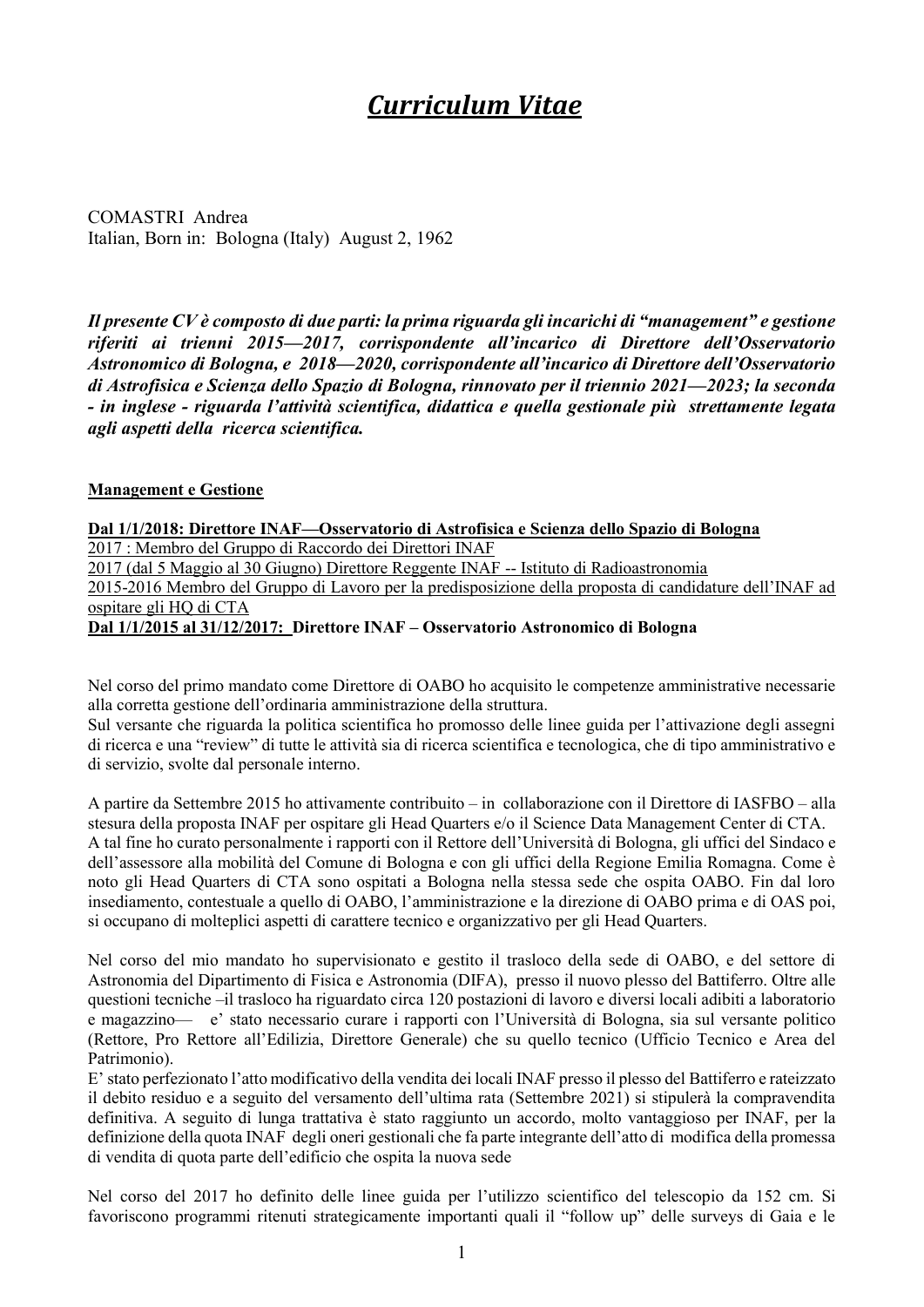attività che si inseriscono nel tema di "Space Surveillance & Tracking". I programmi di tracking di detriti spaziali sono finanziati dalla comunità europea e renderanno possibile un importante "upgrade" sia della strumentazione che della "remotizzazione" del telescopio.

Nel bimestre Maggio—Giugno 2017 ho ricoperto l'incarico di Direttore Reggente dell'Istituto di Radioastronomia (IRA). Oltre alla gestione dell'ordinaria amministrazione, ho avviato i colloqui con il responsabile del Settore Museale di UNIBO e il Direttore del DIFA per studiare la messa in sicurezza e l'eventuale recupero del ramo est-ovest del radiotelescopio Croce del Nord a Medicina.

A partire dal 1 Gennaio 2018 con la nascita di OAS a seguito dell'accorpamento fra OABO e IASFBO mi sono dedicato a tempo pieno, ai molteplici aspetti: organizzativi, gestionali, amministrativi e scientifici volti a dare una nuova identità al neo-Osservatorio.

# **Professional and Educational History:**

2015-Date: Director INAF – Astrophysics and Space Science Observatory of Bologna 2016-Date: Senior Astronomer at INAF Bologna Observatory, Italy 2003-2016 Associate Astronomer INAF Bologna Observatory 1994-2003 Astronomer INAF Bologna Observatory 1992-1994: Post-Doc, Max Planck Institut für Extraterrestrische Physik (MPE), Germany PhD in Astronomy, University of Bologna (1992) Undergraduate Diploma in Astronomy*, summa cum laude*, Bologna University (1986)

# **Teaching activities and Trained Students :**

-Kingsley Visiting Professor at Caltech, USA (2014-2015)

-Professor of High Energy Astrophysics, Physics Dept., Ferrara University, Italy (2005-2011)

-Contract Professor of Space Physics at the Astronomy Dept., Bologna University, Italy (2000-2002)

-High Energy Astrophysics Lecturer at many PhD and undergraduate schools

-Advisor of many  $(> 20)$  Master Thesis and numerous  $(> 10)$  Ph.D. Thesis at the Astronomy Dept., Bologna University, Italy

Ten former students of mine got a permanent position in various Universities and Research Institutes both in Italy and abroad. Five of them are now Associate/Assistant Professors.

# **Awards**

*"Maria Teresa Messori Roncaglia ed Eugenio Mari" Prize of Accademia Nazionale dei Lincei (2014)* for his studies on the physics and evolution of cosmic X-ray sources and their contribution to the the X-ray background

## **Visiting Programs and International Collaborators**

- Visiting Astronomer at the Center for Astrophysics (Cambridge, USA)

- Visiting Astronomer Radiation Cosmic Laboratory - RIKEN (Tokyo, Japan)

- Visiting Astronomer at Max Planck Institut fur Extraterrestrische Physik (Garching, Germany)

- Visiting Astronomer at California Institute for Technology (USA)

## **Successful Observing Proposals and Funding ID Record**

Large observational experience with essentially all the X—ray observatories in the last two decades: ROSAT, ASCA, BeppoSAX, Chandra, XMM, Suzaku, NuSTAR. Principal Investigator of observing proposal at various ground based telescopes (i.e. TNG, ESO 3.6 m & VLT) as well as with the infrared *Spitzer* satellite. First PI able to get the largest amount of XMM time  $(\sim 3 \text{ Ms})$  in a single proposal. Key co—I of large international multi wavelength survey programs (COSMOS, CDFS, XMM-XXL, Stripe82). PI of a large number of successful funding projects:

**i)** Research Grants from Italian Research Minister (PRIN MIUR) from the Minister of Foreign Affairs and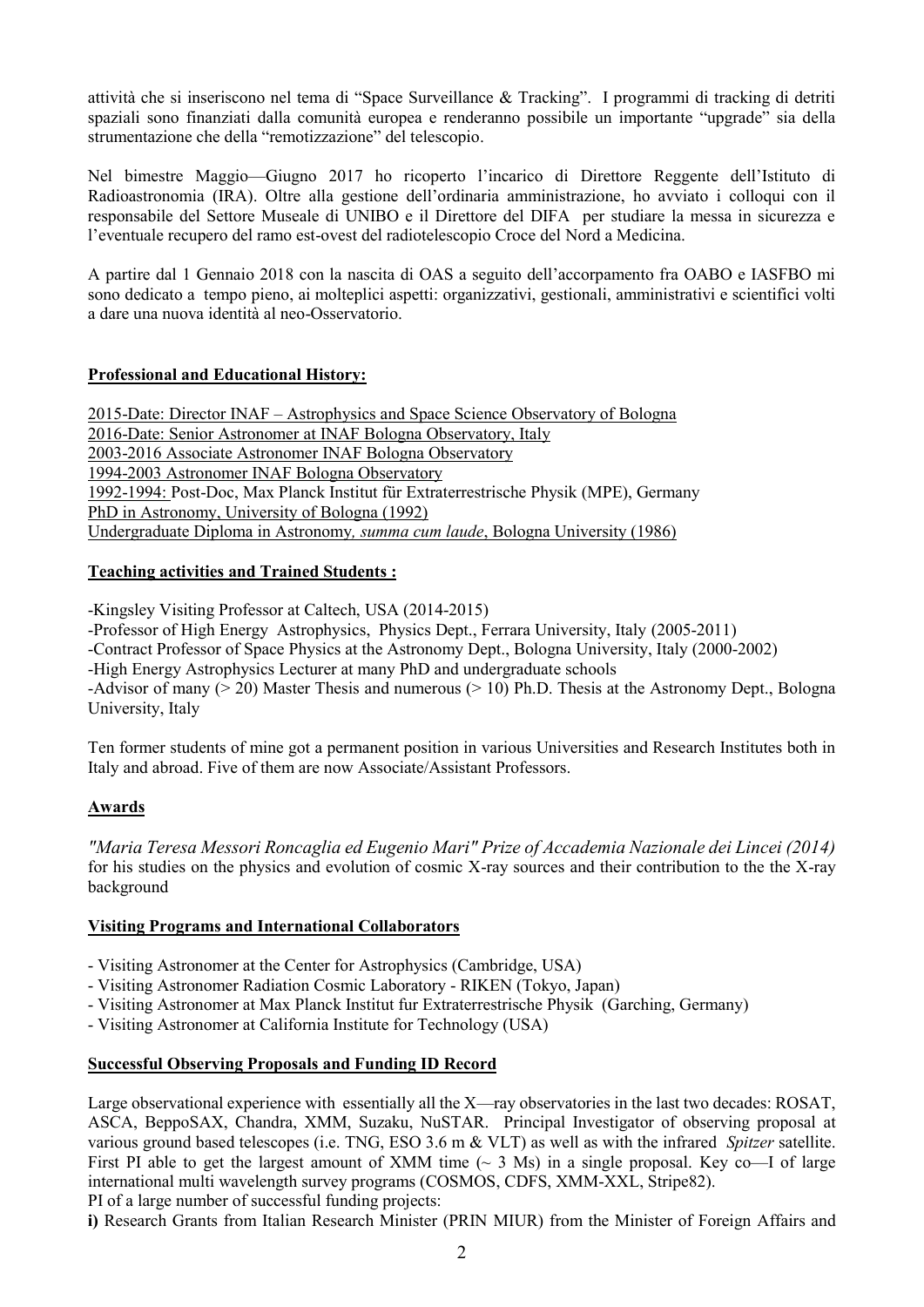from INAF -for a total funding of approximately 300 K-Euro.

**ii)** Italian Space Agency (ASI): about ten contracts to support archival data analysis, proprietary data analysis, future space missions, for a total funding of about 300 K-Euro over the last 10 years. **iii)** European Community IEF Marie Curie action and SPACE Cooperation Grant

#### **Additional Information**

Andrea Comastri is a member of the ATHENA WFI Science Team and Consortium Board and Italian representative of the WFI consortium in ATHENA. Chair of the ATHENA Science Working Group on X-ray Surveys and high-z AGN.

He has served as panelists and chair of Observing Programs Time Allocation Committee of ESO Telescopes and many X-ray space missions and in particular Chandra and XMM. He is a Member of the NASA/NuStar Science Team. He served as a member of the XMM User Group.

Chair of the Scientific Organizing committee for several international and national conferences and workshops He serves as Referee for most of the Astrophysics International Journals, for the European Community Grants for the FP7 and H2020 programs and for the Italian Research Minister.

#### **Research Interests**

During his career he has mainly worked on the X-ray observations of Active Galactic Nuclei (AGN) and population Synthesis models for the X-ray background.

He has been deeply involved in most of the X-ray surveys carried over by several X-ray missions and the follow up multiwavelength observations performed with both ground and space based observatories.

His most relevant achievements concern the role of obscured and heavily obscured Supermassive Black Holes in the framework of AGN demography and in particular their contribution to the X-ray background and to the joint growth of Black Holes and their host galaxies. The results were obtained thanks to a massive exploitation of major surveys data obtained first with BeppoSAX, later with XMM and Chandra and, most recently, with NuSTAR.

The light up and early evolution of high redshift  $(z > 3)$  quasars was pioneered by his group since a decade highlighting the need of deep and large X-ray surveys to trace their cosmic history since the very early phases deep in the reionization era  $(z > 6)$ . The strong scientific case on the surveys of the first accreting black holes in the Universe of the ESA X-ray mission ATHENA, was built upon the scientific heritage obtained mainly by his group.

His present scientific activities is concentrated on the search for and the characterization of the most obscured accreting sources and the nature of the first supermassive black holes in the early Universe.

## **Publications**

During his career he has published **360 papers** in peer review refereed journals (more than 25,300 citations and H—index of 81 from ADS; about **35,000 citations** and **H—index of 92** from Google Scholar). He has given approximately 40 invited talks and review in the last 15 years.

#### **Selected References**

Reynes A.E. **& Comastri A.**, 2016 *Observational Signatures of High-Redshift Quasars and Local Relics of Black Hole Seeds PASA 33, 54 (45 cit.)*

Civano F., Marchesi S., **Comastri A**., et al 2016. *The Chandra COSMOS Legacy Survey: Overview and Point Source Catalog ApJ 819, 62 (169 cit.)*

**Comastri A.**, Gilli R., Marconi A., Risaliti G., Salvati M. 2015 *Mass without radiation: Heavily obscured AGNs, the X-ray background, and the black hole mass density* A&A, 574, L10 **(34 cit.)**

Lusso E., **Comastri A.,** Simmons D.B. et al 2012 *Bolometric luminosities and Eddington ratios of X-ray selected active galactic nuclei in the XMM-COSMOS survey* MNRAS 425, 623 **(189 cit.)**

**Comastri A.**, et al 2011: *The XMM Deep Survey in the CDFS I. First results on heavily obscured AGN*  A&A, 526, L9 **(113 cit.)**